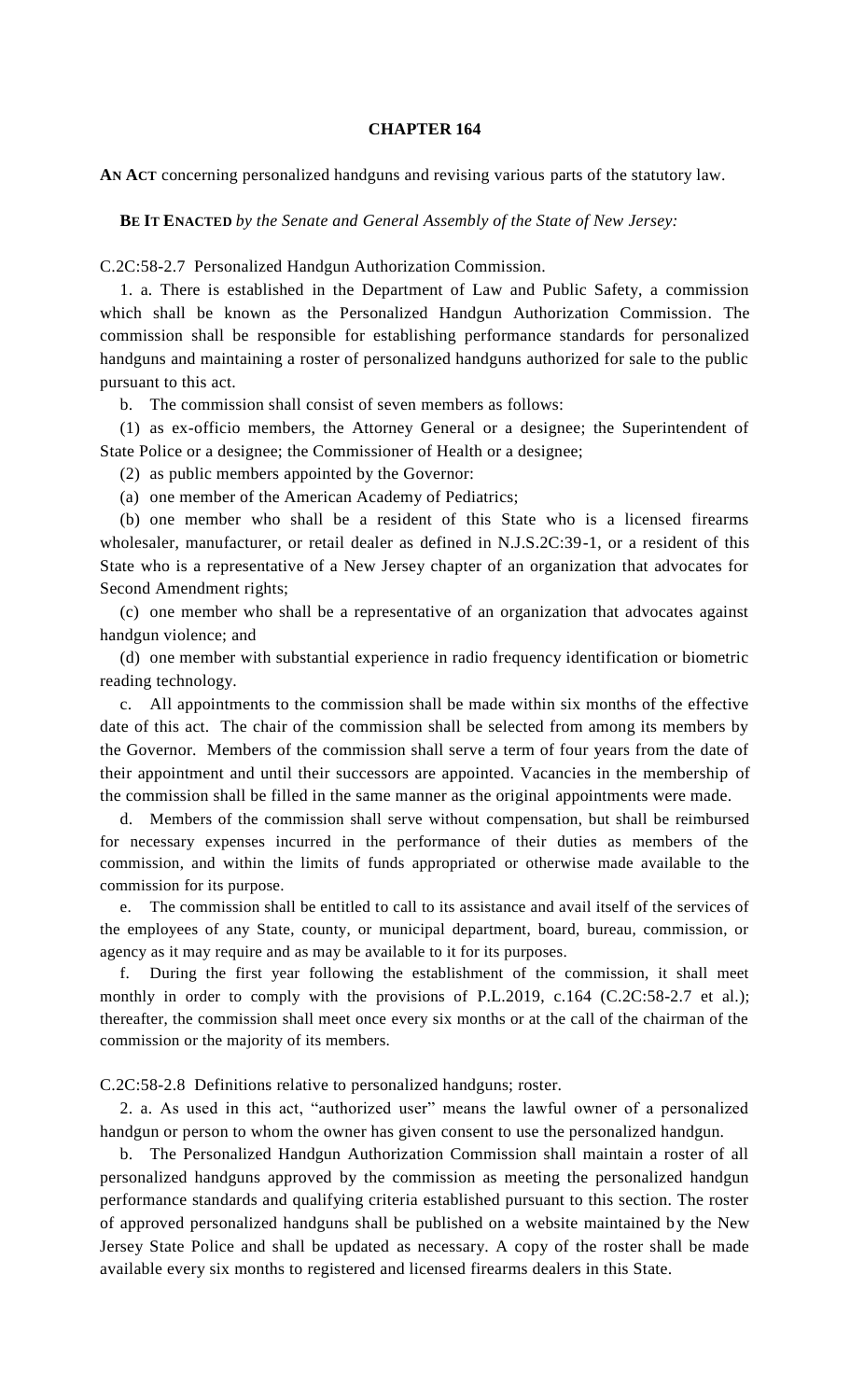$\mathcal{D}_{\mathcal{L}}$ 

c. Within one year of organizing, the commission shall develop personalized handgun performance standards and qualifying criteria which a personalized handgun shall meet in order to be placed on the personalized handgun roster.

The personalized handgun performance standards and qualifying criteria shall include, but not be limited to, the following:

(1) the handgun shall be reasonably resistant to being fired by anyone other than the handgun's authorized user as defined in N.J.S.2C:39-1;

(2) the personalized technology shall be incorporated into the design of the personalized handgun and shall be a permanent, irremovable part of the handgun and any device or object necessary for the authorized user to fire the handgun;

(3) the personalized handgun shall not be manufactured so as to permit the personalized characteristics of the handgun to be readily deactivated; and

(4) the personalized handgun shall meet any other reliability standards generally used in the industry for other commercially available handguns.

d. The commission shall recommend to the Attorney General any rule, regulation, guideline or revision thereto, or legislation which it deems necessary to establish a process by which handgun manufactures may request that their handguns be added to the roster established pursuant to this section.

C.2C:58-2.9 Application, testing, criteria for approval.

3. a. A manufacturer or other entity seeking to include a handgun on the approved personalized handgun roster established pursuant to P.L.2019, c.164 (C.2C:58-2.7 et al.) may apply to the commission for a determination of whether the make and model of a handgun proposed by the applicant would meet the personalized handgun performance standards established pursuant to section 2 of P.L.2019, c.164 (C.2C:58-2.8). The commission's determination shall be based upon testing conducted by an independent laboratory proposed by the applicant which has been accredited for the testing of firearms by the National Voluntary Laboratory Accreditation Program or other national certifying body approved by the commission or, if the applicant does not propose an independent laboratory or if one is not approved or available, by the Division of State Police.

b. The commission shall approve an independent laboratory proposed by an applicant to perform the determination pursuant to subsection a. of this section if the commission is clearly convinced that the laboratory is capable of performing the determination and will be sufficiently objective making the determination, provided that the laboratory shall not be owned or operated by a handgun manufacturer or any other organization that seeks to promote or restrict handgun ownership.

The application for approval of an independent laboratory to perform the determination pursuant to subsection a. of this section shall be in a form prescribed by the Attorney General, in consultation with the commission, and shall provide information regarding the laboratory's capabilities and objectivity.

c. If the commission approves the application, the laboratory shall utilize testing methods formulated by the commission to determine whether a handgun meets the personalized handgun performance standards and qualifying criteria established pursuant to section 2 of P.L.2019, c.164 (C.2C:58-2.8).

The independent laboratory or Division of State Police, as the case may be, shall test a handgun within a reasonable amount of time following approval of the application by the commission. The test shall be conducted:

(1) in accordance with the testing requirements formulated by the commission; and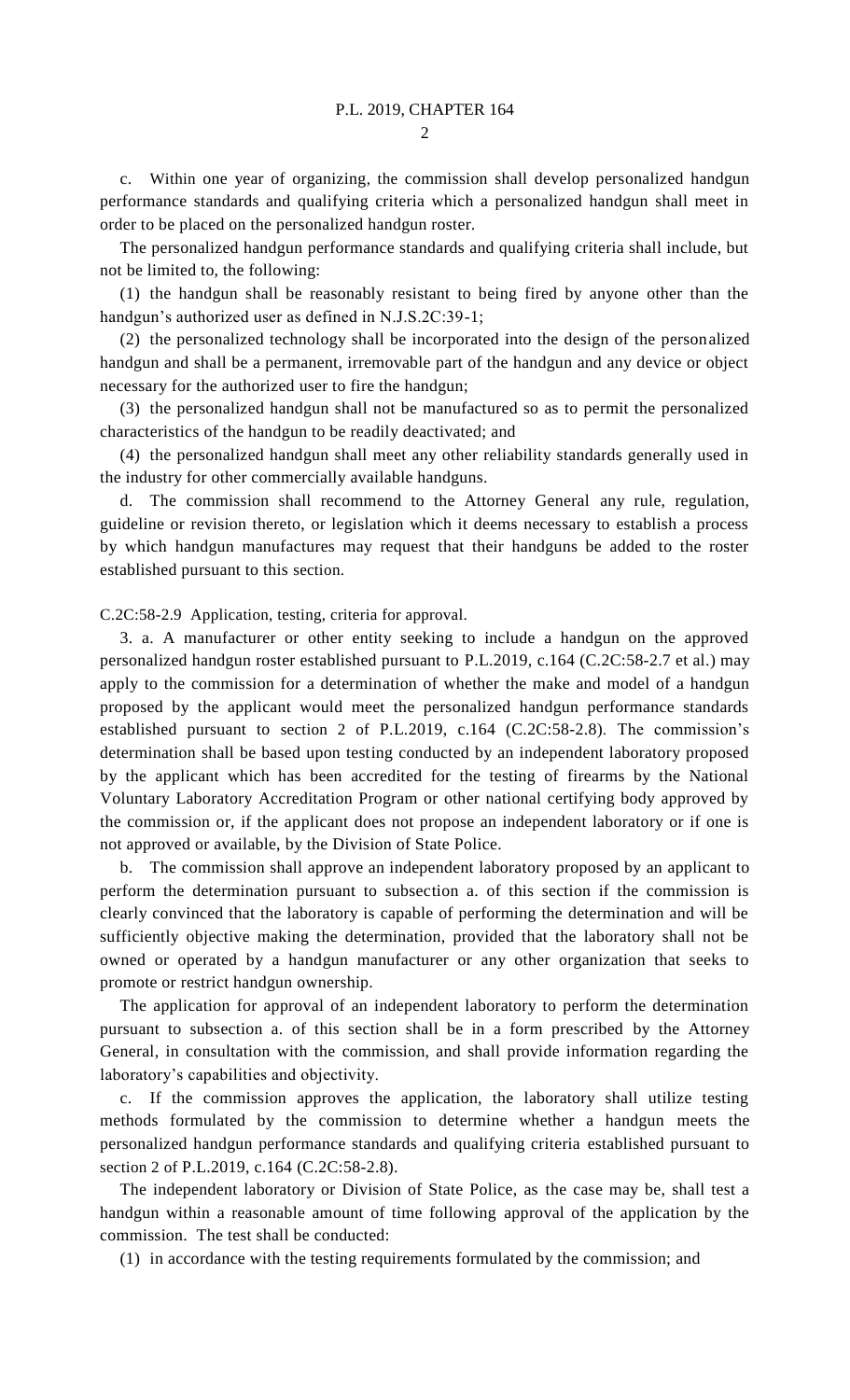(2) at the expense of the manufacturer or other entity seeking to include the handgun on the approved personalized handgun roster established pursuant to P.L.2019, c.164 (C.2C:58- 2.7 et al.).

The independent laboratory or Division of State Police, as the case may be, shall issue a final test report to the commission at the conclusion of the test. The report shall state whether the handgun meets the performance standards and qualifying criteria established by the commission.

d. The commission shall review the final test report and based on the report's findings shall issue, within 45 days of receiving the report, a final decision by majority vote as to whether the handgun should be included on the roster.

e. Upon making a final determination pursuant to subsection d. of this section, the commission shall notify, in writing, the applicant as to whether the handgun has been approved or denied for inclusion on the roster. A notification informing the applicant that a firearm has been denied shall be provided along with a written description of the reasons for which a handgun failed to meet the performance standards and qualifying criteria established by the commission as documented in the independent laboratory's report. Any alteration to the design of a make and model of handgun that has been approved for addition on the roster shall require a determination that the handgun continues to meet the performance standards and qualifying criteria established by the commission in accordance with the requirements of this section in order to include the altered design model of the handgun on the roster.

C.2C:58-2.10 Availability of personalized handguns for purchase; posting of roster; inspections.

4. a. Within 60 days of the first personalized handgun being included on the roster established pursuant to section 2 of P.L.2019, c.164 (C.2C:58-2.8), each licensed firearms retail dealer shall :

(1) make available for purchase at least one personalized handgun approved by the commission and listed on the roster as eligible for sale;

(2) post in one or more locations in the dealer's place or places of business in a conspicuous manner that makes them easily visible and accessible to customers:

(a) copies of the personalized handgun roster; and

(b) a sign that includes a clear and conspicuous statement disclosing the features of personalized handguns that are not offered by traditional handguns and advising customers that such firearms may be purchased through the licensed retail dealer; and

(3) accept and process orders to enable customers to purchase through the licensed retail dealer any of the personalized handguns included on the roster.

b. A personalized handgun offered for sale by a licensed retail dealer pursuant to paragraph (1) of subsection a. of this section shall be displayed in a conspicuous manner that makes it easily visible to customers and distinguishable from other traditional handguns. A licensed retail dealer shall post a sign pursuant to subparagraph (b) of paragraph (2) of subsection a. of this section in close proximity to each personalized handgun.

c. In the event that a licensed retail dealer's inventory of personalized handguns is depleted and there are no personalized handguns available for purchase on the premises, the licensed retail dealer shall:

(1) place an order for at least one personalized handgun within 21 days of the sale of the last personalized handgun;

(2) maintain written records of the retail dealer's efforts to place an order and maintain those records on the premises and allow them to be open for inspection at all times; and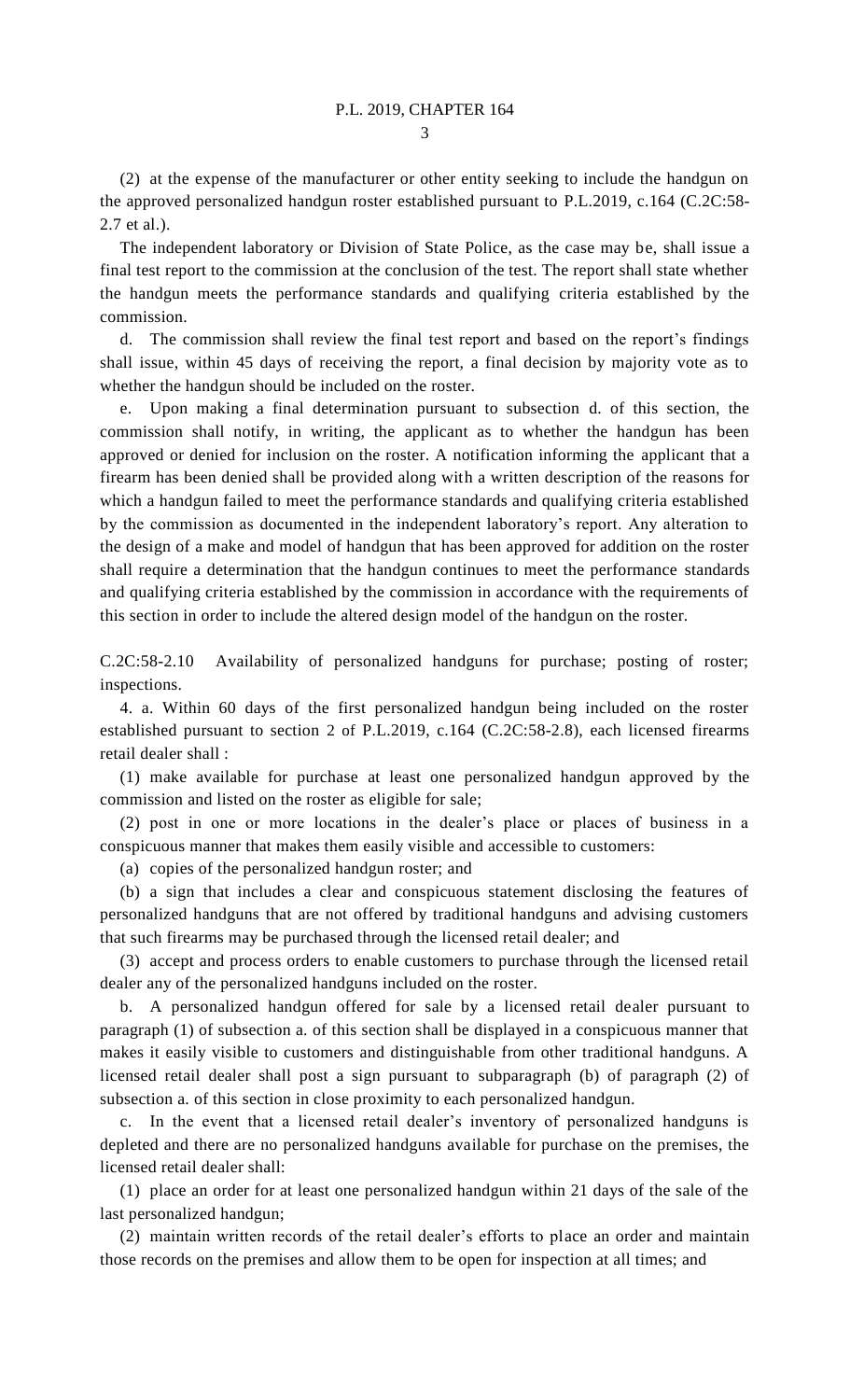(3) post a sign on the premises indicating that personalized handguns are routinely sold on the retail dealer's premises and will soon be available for purchase.

d. A licensed firearms retail dealer shall not make any claim that a handgun has been approved by the commission as meeting the performance standards or qualifying criteria for personalized handguns if that handgun is not included on the roster established pursuant to section 2 of P.L.2019, c.164 (C.2C:58-2.8).

e. The Superintendent of State Police shall designate officers to inspect the personalized handgun inventory and records of all licensed firearms retailers. The inspections shall be conducted at least once every two years at any time during the normal business hours of the firearm retailer's business.

C.2C:58-2.11 Violations, penalties.

5. a. A licensed retail dealer who violates section 4 of P.L.2019, c.164 (C.2C:58-2.10) shall be subject to the following penalties:

(1) for a first offense, a fine of up to \$500;

(2) for a second offense, a fine of up to \$1,000;

(3) for a third or subsequent offense, a six-month license suspension following notice to the licensed retail dealer and opportunity to be heard.

b. Any person who, without license or privilege to do so, tampers or attempts to tamper with a personalized handgun by intentionally interfering with the user-authorized functionality of the personalized technology shall be guilty of a disorderly persons offense.

6. N.J.S.2C:39-1 is amended to read as follows:

Definitions.

2C:39-1. Definitions. The following definitions apply to this chapter and to chapter 58:

a. "Antique firearm" means any rifle or shotgun and "antique cannon" means a destructive device defined in paragraph (3) of subsection c. of this section, if the rifle, shotgun or destructive device, as the case may be, is incapable of being fired or discharged, or which does not fire fixed ammunition, regardless of date of manufacture, or was manufactured before 1898 for which cartridge ammunition is not commercially available, and is possessed as a curiosity or ornament or for its historical significance or value.

b. "Deface" means to remove, deface, cover, alter or destroy the name of the maker, model designation, manufacturer's serial number or any other distinguishing identification mark or number on any firearm.

c. "Destructive device" means any device, instrument or object designed to explode or produce uncontrolled combustion, including (1) any explosive or incendiary bomb, mine or grenade; (2) any rocket having a propellant charge of more than four ounces or any missile having an explosive or incendiary charge of more than one-quarter of an ounce; (3) any weapon capable of firing a projectile of a caliber greater than 60 caliber, except a shotgun or shotgun ammunition generally recognized as suitable for sporting purposes; (4) any Molotov cocktail or other device consisting of a breakable container containing flammable liquid and having a wick or similar device capable of being ignited. The term does not include any device manufactured for the purpose of illumination, distress signaling, line-throwing, safety or similar purposes.

d. "Dispose of" means to give, give away, lease, loan, keep for sale, offer, offer for sale, sell, transfer, or otherwise transfer possession.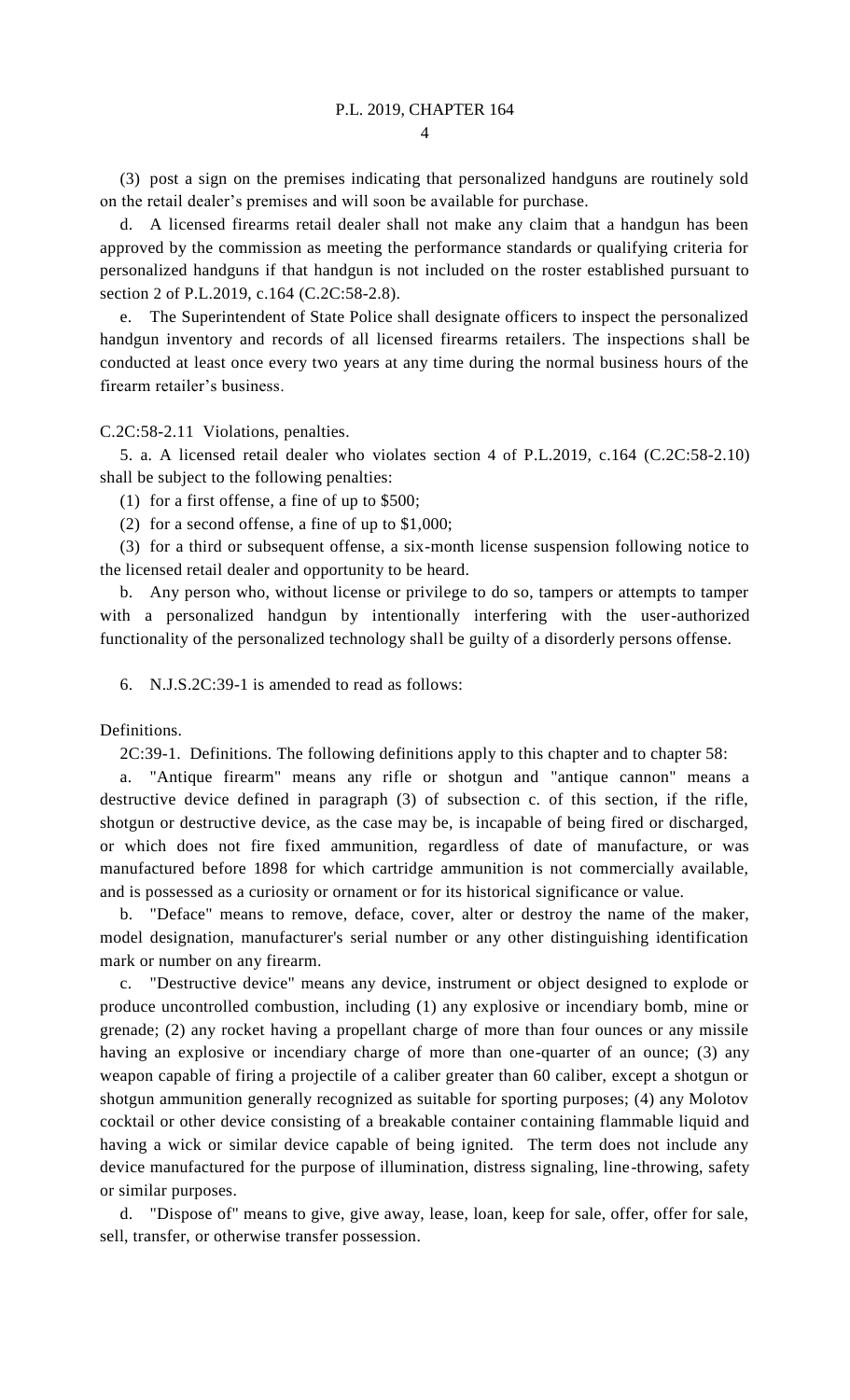e. "Explosive" means any chemical compound or mixture that is commonly used or is possessed for the purpose of producing an explosion and which contains any oxidizing and combustible materials or other ingredients in such proportions, quantities or packing that an ignition by fire, by friction, by concussion or by detonation of any part of the compound or mixture may cause such a sudden generation of highly heated gases that the resultant gaseous pressures are capable of producing destructive effects on contiguous objects. The term shall not include small arms ammunition, or explosives in the form prescribed by the official United States Pharmacopoeia.

f. "Firearm" means any handgun, rifle, shotgun, machine gun, automatic or semiautomatic rifle, or any gun, device or instrument in the nature of a weapon from which may be fired or ejected any solid projectable ball, slug, pellet, missile or bullet, or any gas, vapor or other noxious thing, by means of a cartridge or shell or by the action of an explosive or the igniting of flammable or explosive substances. It shall also include, without limitation, any firearm which is in the nature of an air gun, spring gun or pistol or other weapon of a similar nature in which the propelling force is a spring, elastic band, carbon dioxide, compressed or other gas or vapor, air or compressed air, or is ignited by compressed air, and ejecting a bullet or missile smaller than three-eighths of an inch in diameter, with sufficient force to injure a person.

g. "Firearm silencer" means any instrument, attachment, weapon or appliance for causing the firing of any gun, revolver, pistol or other firearm to be silent, or intended to lessen or muffle the noise of the firing of any gun, revolver, pistol or other firearm.

h. "Gravity knife" means any knife which has a blade which is released from the handle or sheath thereof by the force of gravity or the application of centrifugal force.

i. "Machine gun" means any firearm, mechanism or instrument not requiring that the trigger be pressed for each shot and having a reservoir, belt or other means of storing and carrying ammunition which can be loaded into the firearm, mechanism or instrument and fired therefrom. A machine gun also shall include, without limitation, any firearm with a trigger crank attached.

j. "Manufacturer" means any person who receives or obtains raw materials or parts and processes them into firearms or finished parts of firearms, except a person who exclusively processes grips, stocks and other nonmetal parts of firearms. The term does not include a person who repairs existing firearms or receives new and used raw materials or parts solely for the repair of existing firearms.

k. "Handgun" means any pistol, revolver or other firearm originally designed or manufactured to be fired by the use of a single hand.

l. "Retail dealer" means any person including a gunsmith, except a manufacturer or a wholesale dealer, who sells, transfers or assigns for a fee or profit any firearm or parts of firearms or ammunition which he has purchased or obtained with the intention, or for the purpose, of reselling or reassigning to persons who are reasonably understood to be the ultimate consumers, and includes any person who is engaged in the business of repairing firearms or who sells any firearm to satisfy a debt secured by the pledge of a firearm.

m. "Rifle" means any firearm designed to be fired from the shoulder and using the energy of the explosive in a fixed metallic cartridge to fire a single projectile through a rifled bore for each single pull of the trigger.

n. "Shotgun" means any firearm designed to be fired from the shoulder and using the energy of the explosive in a fixed shotgun shell to fire through a smooth bore either a number of ball shots or a single projectile for each pull of the trigger, or any firearm designed to be fired from the shoulder which does not fire fixed ammunition.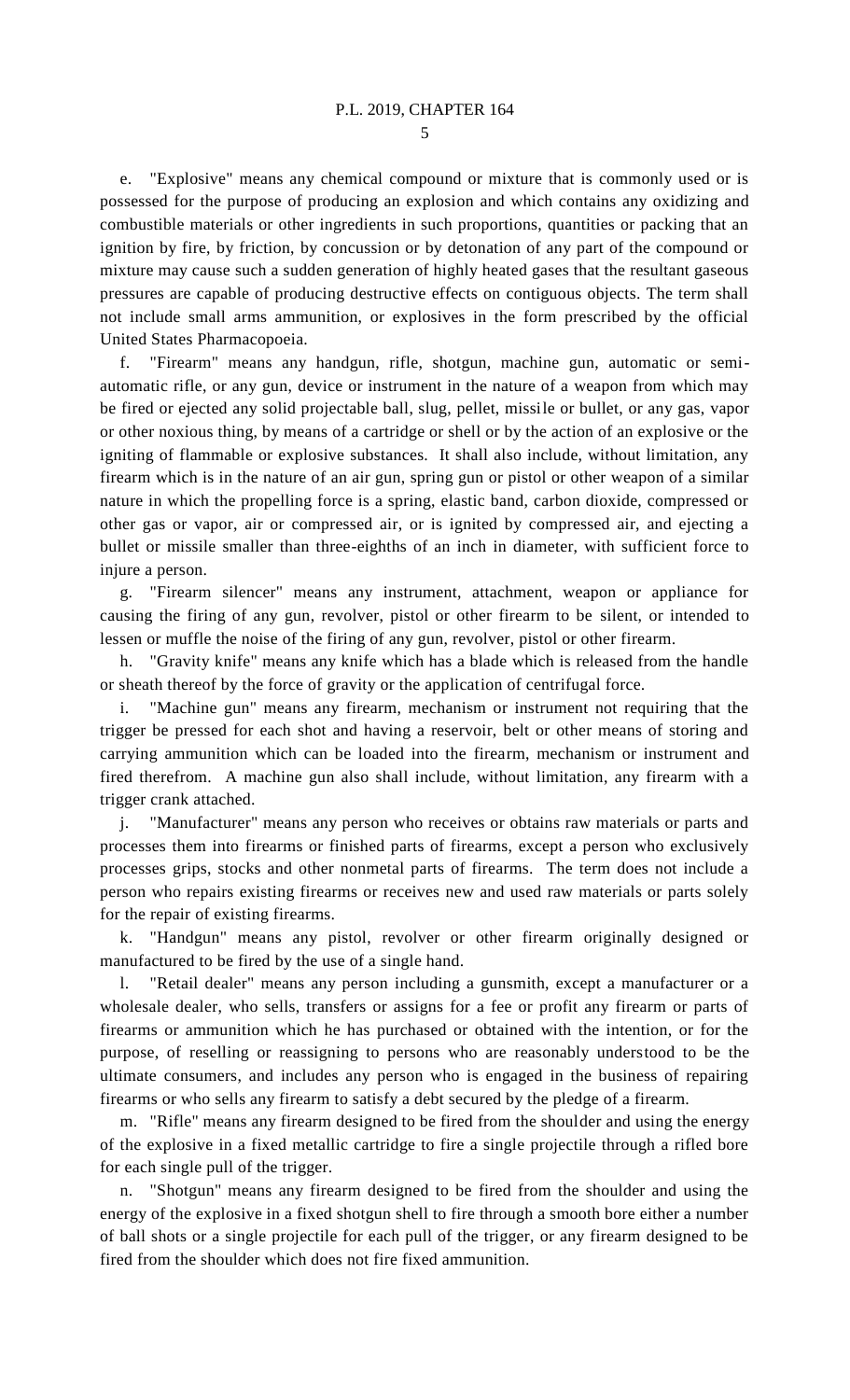o. "Sawed-off shotgun" means any shotgun having a barrel or barrels of less than 18 inches in length measured from the breech to the muzzle, or a rifle having a barrel or barrels of less than 16 inches in length measured from the breech to the muzzle, or any firearm made from a rifle or a shotgun, whether by alteration, or otherwise, if such firearm as modified has an overall length of less than 26 inches.

p. "Switchblade knife" means any knife or similar device which has a blade which opens automatically by hand pressure applied to a button, spring or other device in the handle of the knife.

q. "Superintendent" means the Superintendent of the State Police.

r. "Weapon" means anything readily capable of lethal use or of inflicting serious bodily injury. The term includes, but is not limited to, all (1) firearms, even though not loaded or lacking a clip or other component to render them immediately operable; (2) components which can be readily assembled into a weapon; (3) gravity knives, switchblade knives, daggers, dirks, stilettos, or other dangerous knives, billies, blackjacks, bludgeons, metal knuckles, sandclubs, slingshots, cesti or similar leather bands studded with metal filings or razor blades imbedded in wood; and (4) stun guns; and any weapon or other device which projects, releases, or emits tear gas or any other substance intended to produce temporary physical discomfort or permanent injury through being vaporized or otherwise dispensed in the air.

s. "Wholesale dealer" means any person, except a manufacturer, who sells, transfers, or assigns firearms, or parts of firearms, to persons who are reasonably understood not to be the ultimate consumers, and includes persons who receive finished parts of firearms and assemble them into completed or partially completed firearms, in furtherance of such purpose, except that it shall not include those persons dealing exclusively in grips, stocks and other nonmetal parts of firearms.

t. "Stun gun" means any weapon or other device which emits an electrical charge or current intended to temporarily or permanently disable a person.

u. "Ballistic knife" means any weapon or other device capable of lethal use and which can propel a knife blade.

v. "Imitation firearm" means an object or device reasonably capable of being mistaken for a firearm.

w. "Assault firearm" means:

(1) The following firearms:

Algimec AGM1 type

Any shotgun with a revolving cylinder such as the "Street Sweeper" or "Striker 12" Armalite AR-180 type

Australian Automatic Arms SAR

Avtomat Kalashnikov type semi-automatic firearms

Beretta AR-70 and BM59 semi-automatic firearms

Bushmaster Assault Rifle

Calico M-900 Assault carbine and M-900

CETME G3

Chartered Industries of Singapore SR-88 type

Colt AR-15 and CAR-15 series

Daewoo K-1, K-2, Max 1 and Max 2, AR 100 types

Demro TAC-1 carbine type

Encom MP-9 and MP-45 carbine types

FAMAS MAS223 types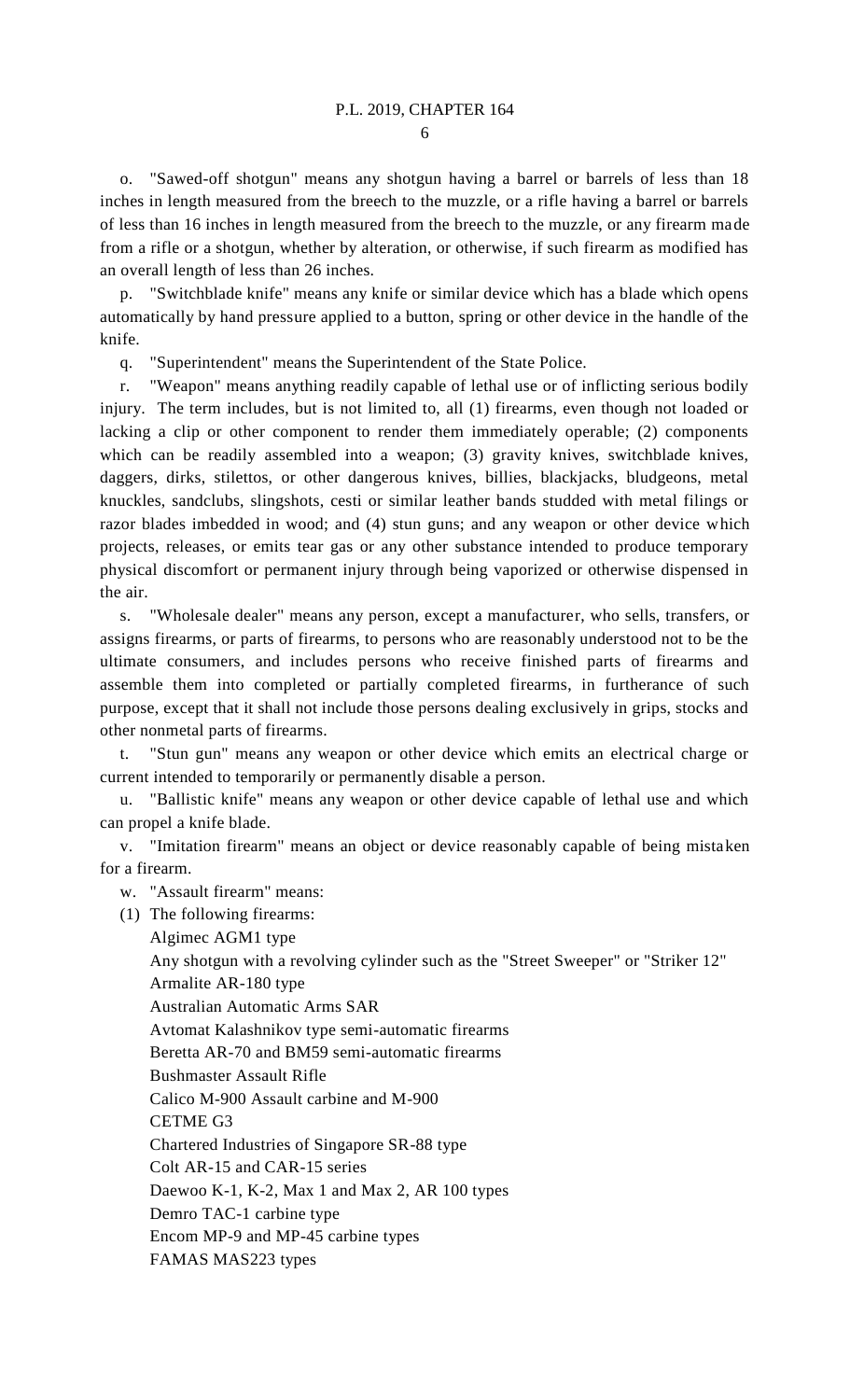## P.L. 2019, CHAPTER 164

FN-FAL, FN-LAR, or FN-FNC type semi-automatic firearms Franchi SPAS 12 and LAW 12 shotguns G3SA type Galil type Heckler and Koch HK91, HK93, HK94, MP5, PSG-1 Intratec TEC 9 and 22 semi-automatic firearms M1 carbine type M14S type MAC 10, MAC 11, MAC 11-9mm carbine type firearms PJK M-68 carbine type Plainfield Machine Company Carbine Ruger K-Mini-14/5F and Mini-14/5RF SIG AMT, SIG 550SP, SIG 551SP, SIG PE-57 types SKS with detachable magazine type Spectre Auto carbine type Springfield Armory BM59 and SAR-48 type Sterling MK-6, MK-7 and SAR types Steyr A.U.G. semi-automatic firearms USAS 12 semi-automatic type shotgun Uzi type semi-automatic firearms Valmet M62, M71S, M76, or M78 type semi-automatic firearms Weaver Arm Nighthawk.

(2) Any firearm manufactured under any designation which is substantially identical to any of the firearms listed above.

(3) A semi-automatic shotgun with either a magazine capacity exceeding six rounds, a pistol grip, or a folding stock.

(4) A semi-automatic rifle with a fixed magazine capacity exceeding 10 rounds. "Assault firearm" shall not include a semi-automatic rifle which has an attached tubular device and which is capable of operating only with .22 caliber rimfire ammunition.

(5) A part or combination of parts designed or intended to convert a firearm into an assault firearm, or any combination of parts from which an assault firearm may be readily assembled if those parts are in the possession or under the control of the same person.

(6) A firearm with a bump stock attached.

x. "Semi-automatic" means a firearm which fires a single projectile for each single pull of the trigger and is self-reloading or automatically chambers a round, cartridge, or bullet.

y. "Large capacity ammunition magazine" means a box, drum, tube or other container which is capable of holding more than 10 rounds of ammunition to be fed continuously and directly therefrom into a semi-automatic firearm. The term shall not include an attached tubular device which is capable of holding only .22 caliber rimfire ammunition.

z. "Pistol grip" means a well-defined handle, similar to that found on a handgun, that protrudes conspicuously beneath the action of the weapon, and which permits the shotgun to be held and fired with one hand.

aa. "Antique handgun" means a handgun manufactured before 1898, or a replica thereof, which is recognized as being historical in nature or of historical significance and either (1) utilizes a match, friction, flint, or percussion ignition, or which utilizes a pin-fire cartridge in which the pin is part of the cartridge or (2) does not fire fixed ammunition or for which cartridge ammunition is not commercially available.

bb. "Trigger lock" means a commercially available device approved by the Superintendent of State Police which is operated with a key or combination lock that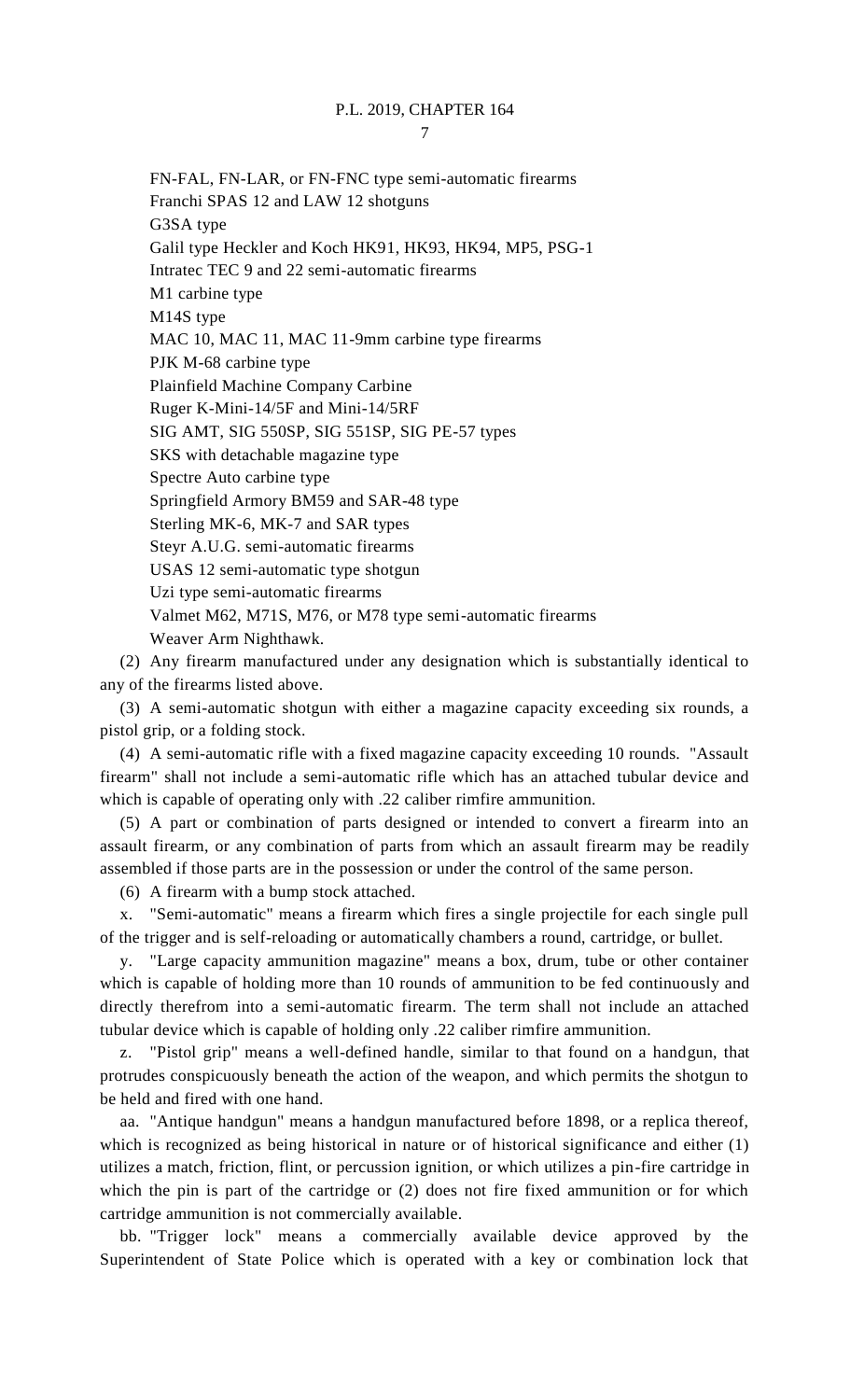prevents a firearm from being discharged while the device is attached to the firearm. It may include, but need not be limited to, devices that obstruct the barrel or cylinder of the firearm, as well as devices that immobilize the trigger.

cc. "Trigger locking device" means a device that, if installed on a firearm and secured by means of a key or mechanically, electronically or electromechanically operated combination lock, prevents the firearm from being discharged without first deactivating or removing the device by means of a key or mechanically, electronically or electromechanically operated combination lock.

dd. "Personalized handgun" means a handgun which incorporates within its design a permanent programmable feature as part of its manufacture that cannot be deactivated and renders the personalized handgun reasonably resistant to being fired except when activated by the lawful owner or other authorized user. No make or model of a handgun shall be deemed to be a "personalized handgun" unless the Personalized Handgun Authorization Commission established pursuant to section 1 of P.L.2019, c.164 (C.2C:58-2.7) has determined in accordance with section 2 of P.L.2019, c.164 (C.2C:58-2.8), that the personalized handgun meets the performance standards and qualifying criteria established pursuant to section 2of P.L.2019, c.164 (C.2C:58-2.8).

ee. "Bump stock" means any device or instrument for a firearm that increases the rate of fire achievable with the firearm by using energy from the recoil of the firearm to generate a reciprocating action that facilitates repeated activation of the trigger.

ff. "Trigger crank" means any device or instrument to be attached to a firearm that repeatedly activates the trigger of the firearm through the use of a lever or other part that is turned in a circular motion; provided, however, the term shall not include any weapon initially designed and manufactured to fire through the use of a crank or lever.

gg. "Armor piercing ammunition" means: (1) a projectile or projectile core which may be used in a handgun and is constructed entirely, excluding the presence of traces of other substances, from one or a combination of tungsten alloys, steel, iron, brass, bronze, beryllium copper, or depleted uranium; or (2) a full jacketed projectile larger than .22 caliber designed and intended for use in a handgun and whose jacket has a weight of more than 25 percent of the total weight of the projectile. "Armor piercing ammunition" shall not include shotgun shot required by federal or State environmental or game regulations for hunting purposes, a frangible projectile designed for target shooting, a projectile which the United States Attorney General finds is primarily intended to be used for sporting purposes, or any other projectile or projectile core which the United States Attorney General finds is intended to be used for industrial purposes, including a charge used in an oil gas well perforating device.

hh. "Covert firearm" means any firearm that is constructed in a shape or configuration such that it does not resemble a handgun, rifle, shotgun, or machine gun including, but not limited to, a firearm that resembles a key-chain, pen, cigarette lighter, cigarette package, cellphone, smart phone, wallet, or cane.

ii. "Undetectable firearm" means a firearm that: (1) after removal of all parts other than major components, is not as detectable as the Security Exemplar, by walk-through metal detectors calibrated and operated to detect the Security Exemplar; or (2) includes a major component which, if the firearm were subjected to inspection by the types of detection devices commonly used at airports for security screening, would not generate an image that accurately depicts the shape of the component. "Undetectable firearm" shall not be construed to include a firearm subject to the provisions of paragraphs (3) through (6) of subsection (p) of 18 U.S.C. s.922.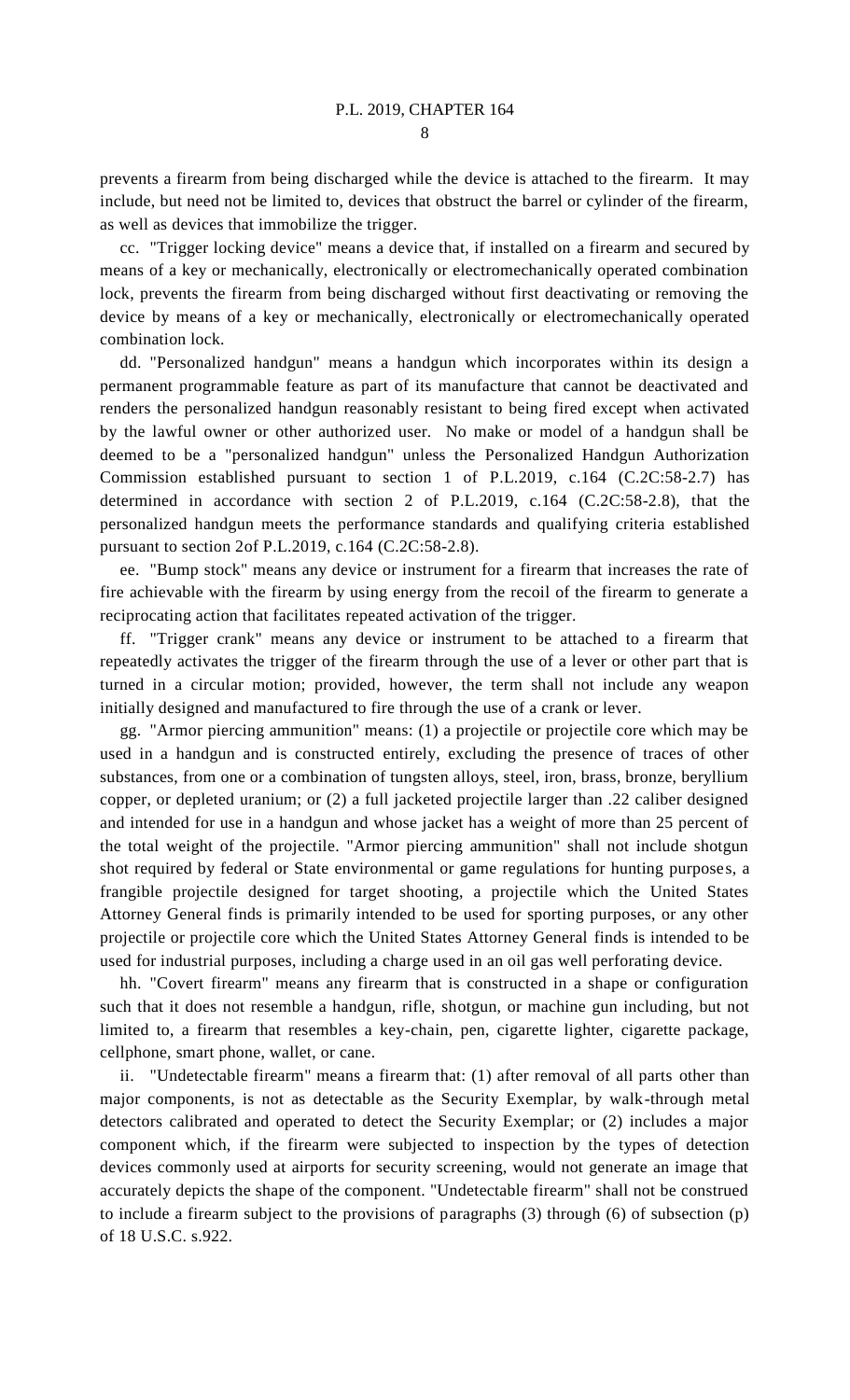jj. "Major component" means the slide or cylinder or the frame or receiver of a firearm and, in the case of a rifle or shotgun, also includes the barrel.

kk. "Security Exemplar" means the Security Exemplar fabricated in accordance with subparagraph (C) of paragraph (2) of subsection (p) of 18 U.S.C. s.922.

ll."Authorized user" means the lawful owner of a personalized handgun or a person to whom the owner has given consent to use the personalized handgun.

7. N.J.S.2C:58-2 is amended to read as follows:

Licensing of retail dealers and their employees.

2C:58-2. a. Licensing of retail dealers and their employees. No retail dealer of firearms nor any employee of a retail dealer shall sell or expose for sale, or possess with the intent of selling, any firearm unless licensed to do so as hereinafter provided. The superintendent shall prescribe standards and qualifications for retail dealers of firearms and their employees for the protection of the public safety, health and welfare.

Applications shall be made in the form prescribed by the superintendent, accompanied by a fee of \$50 payable to the superintendent, and shall be made to a judge of the Superior Court in the county where the applicant maintains his place of business. The judge shall grant a license to an applicant if he finds that the applicant meets the standards and qualifications established by the superintendent and that the applicant can be permitted to engage in business as a retail dealer of firearms or employee thereof without any danger to the public safety, health and welfare. Each license shall be valid for a period of three years from the date of issuance, and shall authorize the holder to sell firearms at retail in a specified municipality.

In addition, every retail dealer shall pay a fee of \$5 for each employee actively engaged in the sale or purchase of firearms. The superintendent shall issue a license for each employee for whom said fee has been paid, which license shall be valid for so long as the employee remains in the employ of said retail dealer.

No license shall be granted to any retail dealer under the age of 21 years or to any employee of a retail dealer under the age of 18 or to any person who could not qualify to obtain a permit to purchase a handgun or a firearms purchaser identification card, or to any corporation, partnership or other business organization in which the actual or equitable controlling interest is held or possessed by such an ineligible person.

All licenses shall be granted subject to the following conditions, for breach of any of which the license shall be subject to revocation on the application of any law enforcement officer and after notice and hearing by the issuing court:

(1) The business shall be carried on only in the building or buildings designated in the license, provided that repairs may be made by the dealer or his employees outside of such premises.

(2) The license or a copy certified by the issuing authority shall be displayed at all times in a conspicuous place on the business premises where it can be easily read.

(3) No firearm or imitation thereof shall be placed in any window or in any other part of the premises where it can be readily seen from the outside.

(4) No rifle or shotgun, except antique rifles or shotguns, shall be delivered to any person unless such person possesses and exhibits a valid firearms purchaser identification card and furnishes the seller, on the form prescribed by the superintendent, a certification signed by him setting forth his name, permanent address, firearms purchaser identification card number and such other information as the superintendent may by rule or regulation require. The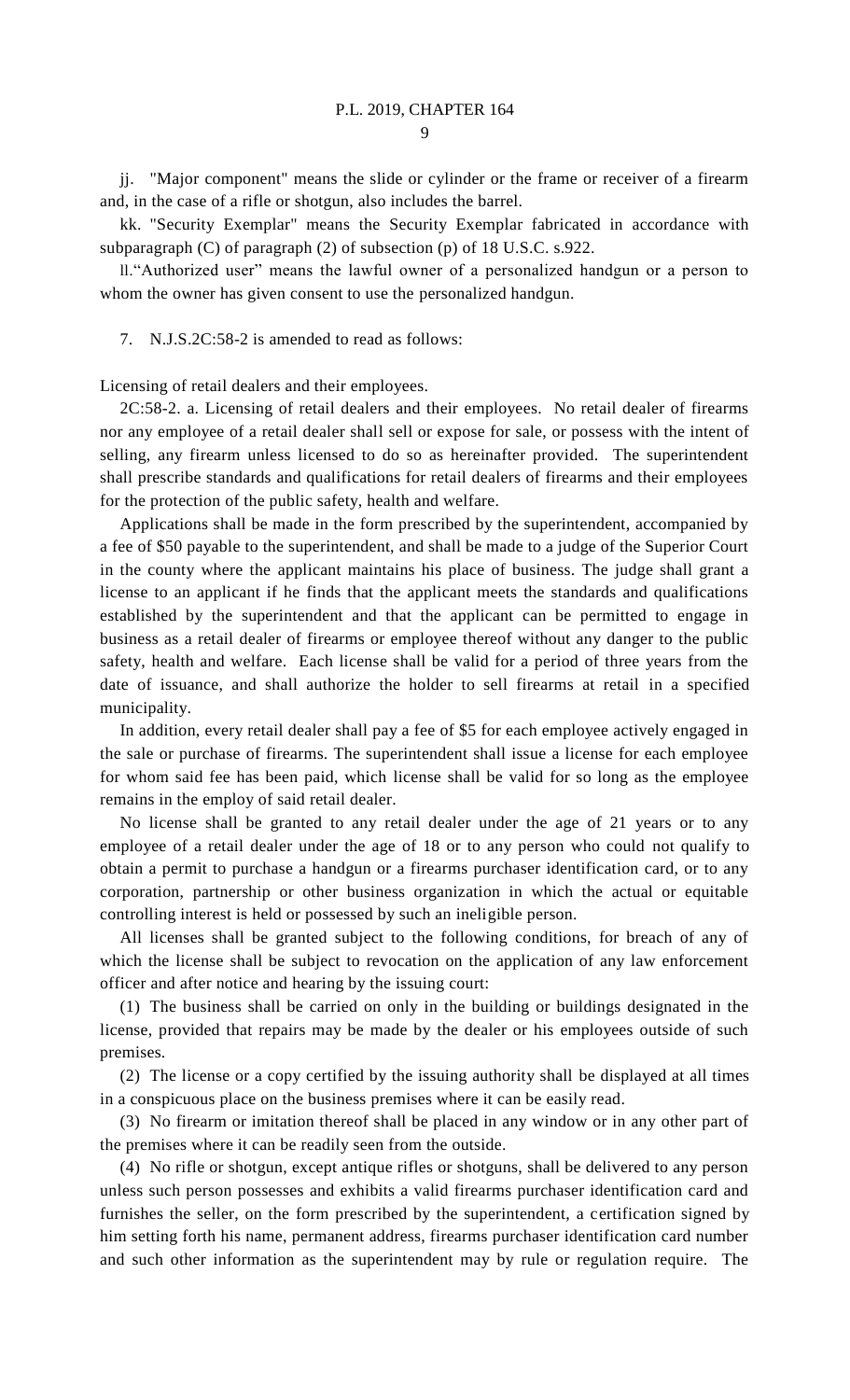certification shall be retained by the dealer and shall be made available for inspection by any law enforcement officer at any reasonable time.

(5) No handgun shall be delivered to any person unless:

(a) Such person possesses and exhibits a valid permit to purchase a firearm and at least seven days have elapsed since the date of application for the permit;

(b) The person is personally known to the seller or presents evidence of his identity;

(c) The handgun is unloaded and securely wrapped;

(d) The handgun is accompanied by a trigger lock or a locked case, gun box, container or other secure facility; provided, however, this provision shall not apply to antique handguns or personalized handguns included in the roster pursuant to section 2 of P.L.2019, c.164 (C.2C:58-2.8). The exemptions afforded under this subparagraph for antique handguns and personalized handguns shall be narrowly construed, limited solely to the requirements set forth herein and shall not be deemed to afford or authorize any other exemption from the regulatory provisions governing firearms set forth in chapter 39 and chapter 58 of Title 2C of the New Jersey Statutes; and

(e) (Deleted by amendment, P.L.2019, c.164)

(6) The dealer shall keep a true record of every handgun sold, given or otherwise delivered or disposed of, in accordance with the provisions of subsections b. through e. of this section and the record shall note whether a trigger lock, locked case, gun box, container or other secure facility was delivered along with the handgun.

(7) A dealer shall not knowingly deliver more than one handgun to any person within any 30-day period. This limitation shall not apply to:

(a) a federal, State, or local law enforcement officer or agency purchasing handguns for use by officers in the actual performance of their law enforcement duties;

(b) a collector of handguns as curios or relics as defined in Title 18, United States Code, section 921 (a) (13) who has in his possession a valid Collector of Curios and Relics License issued by the federal Bureau of Alcohol, Tobacco, Firearms and Explosives;

(c) transfers of handguns among licensed retail dealers, registered wholesale dealers and registered manufacturers;

(d) any transaction where the person has purchased a handgun from a licensed retail dealer and has returned that handgun to the dealer in exchange for another handgun within 30 days of the original transaction, provided the retail dealer reports the exchange transaction to the superintendent; or

(e) any transaction where the superintendent issues an exemption from the prohibition in this subsection pursuant to the provisions of section 4 of P.L.2009, c.186 (C.2C:58-3.4).

b. Records. Every person engaged in the retail business of selling, leasing or otherwise transferring a handgun, as a retail dealer or otherwise, shall keep a register in which shall be entered the time of the sale, lease or other transfer, the date thereof, the name, age, date of birth, complexion, occupation, residence and a physical description including distinguishing physical characteristics, if any, of the purchaser, lessee or transferee, the name and permanent home address of the person making the sale, lease or transfer, the place of the transaction, and the make, model, manufacturer's number, caliber and other marks of identification on such handgun and such other information as the superintendent shall deem necessary for the proper enforcement of this chapter. The register shall be retained by the dealer and shall be made available at all reasonable hours for inspection by any law enforcement officer.